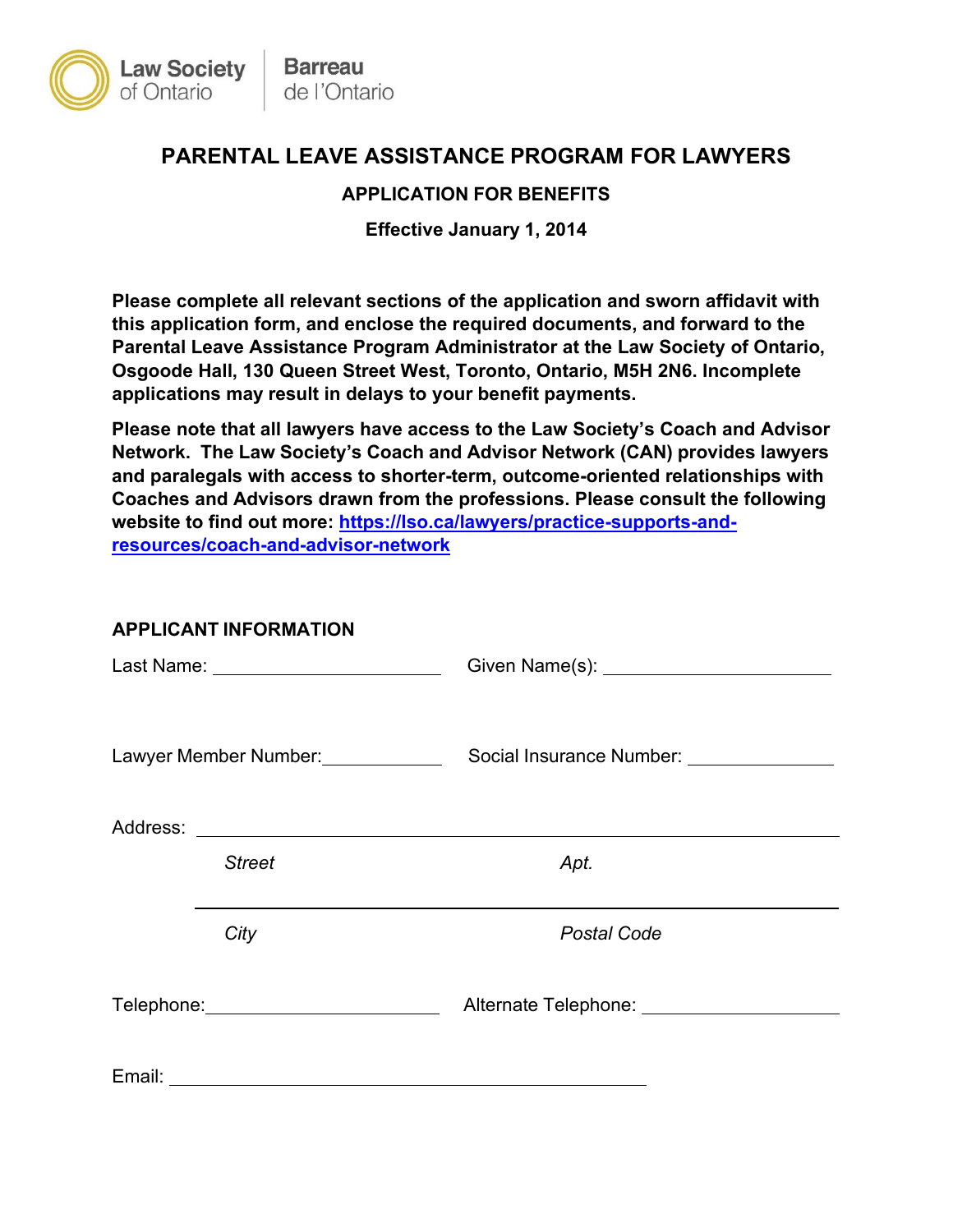# **OTHER PARENT INFORMATION**

 If the other parent is also applying for benefits under the Parental Leave Assistance Program for Lawyers, please provide the following information:

Last Name:\_\_\_\_\_\_\_\_\_\_\_\_\_\_\_\_\_\_\_\_\_\_\_\_\_\_\_\_\_\_\_\_\_\_Given Name(s): \_

Lawyer Member Number:

 **documentation to the Law Society of Ontario in one package. Please note that if the other parent is applying for benefits under the Parental Leave Assistance Program for Lawyers, the other parent should complete and sign a separate application form and sworn affidavit and return all the**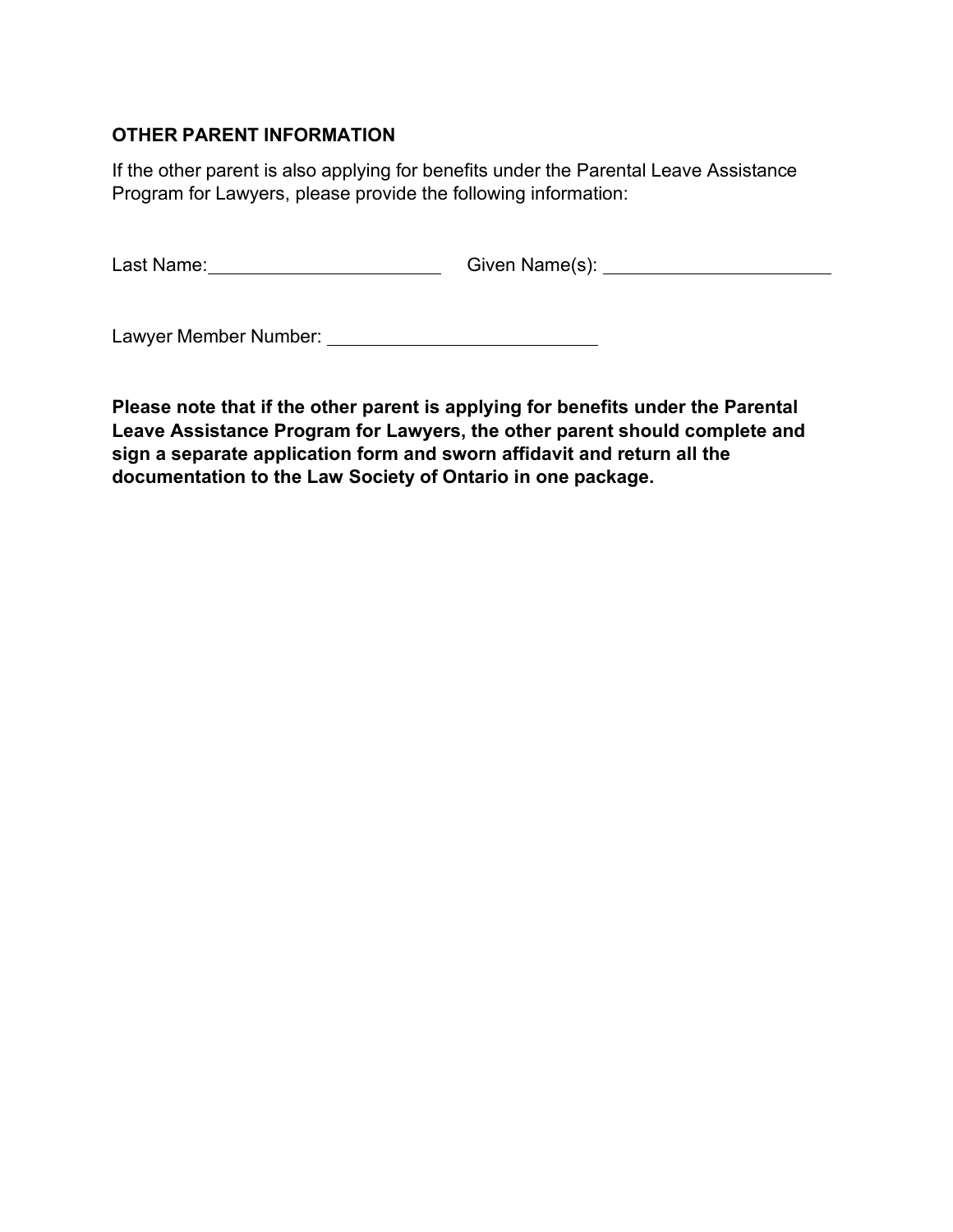# **AFFIDAVIT**

| $I,$ [full name]                                | , of the (City, Town, etc.) of |
|-------------------------------------------------|--------------------------------|
| in the (County, Regional Municipality, etc.) of |                                |

affirm that:

- Assistance Program (PLAP) for Lawyers established by the Law Society of 1. I have reviewed the Guidelines and Criteria for Eligibility of the Parental Leave Ontario;
- 2. I am a member in good standing of the Law Society of Ontario;
- 3. I am a sole practitioner or a partner in a firm of five lawyers or less;
- Office (PO) box; 4. I have an active law practice with a business address in Ontario that is not a Post
- 5. I have insurance against professional liability with respect to my law practice in Ontario;
- period beginning on\_\_\_\_\_\_\_\_\_\_\_\_\_\_\_\_\_\_\_\_\_\_and ending at the earliest of the following applicable events (the "Event") (check the appropriate box): 6. I earned income from providing legal services, advice, or opinions to clients for a

the date of birth of my child;

 placed with me; in the case of an adoption, the date upon which my child was

the date of a stillbirth or miscarriage after the 19<sup>th</sup> week of gestation;

 practise law; the date upon which I, on the advice of a physician or a midwife because of complications caused by my pregnancy, ceased to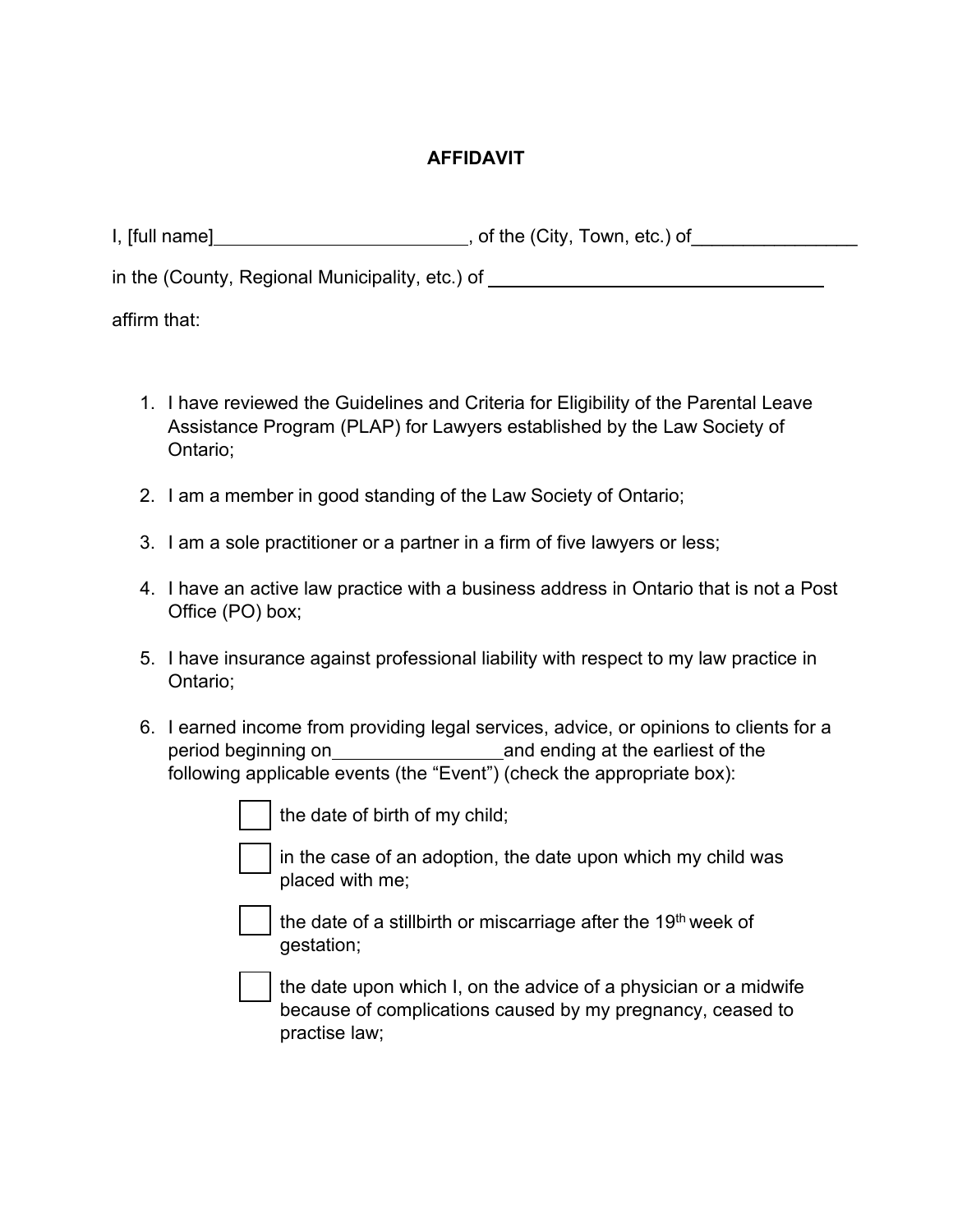paragraph 6, I have had the following: 7. For the 12 month period immediately preceding the Event described at

| <b>Practice Revenues</b>                                                               |                                                                                                                                                                                                                                                                                                                                               |
|----------------------------------------------------------------------------------------|-----------------------------------------------------------------------------------------------------------------------------------------------------------------------------------------------------------------------------------------------------------------------------------------------------------------------------------------------|
|                                                                                        | $\frac{1}{2}$                                                                                                                                                                                                                                                                                                                                 |
| Other revenue related to your overall practice<br>(please specify and indicate amount) |                                                                                                                                                                                                                                                                                                                                               |
|                                                                                        | $\frac{1}{2}$                                                                                                                                                                                                                                                                                                                                 |
|                                                                                        | \$                                                                                                                                                                                                                                                                                                                                            |
| <b>Total Practice Revenues \$</b>                                                      | 0.00                                                                                                                                                                                                                                                                                                                                          |
| <b>Practice Expenses<sup>2</sup></b>                                                   |                                                                                                                                                                                                                                                                                                                                               |
|                                                                                        | $\frac{1}{2}$                                                                                                                                                                                                                                                                                                                                 |
|                                                                                        | $\frac{1}{2}$                                                                                                                                                                                                                                                                                                                                 |
|                                                                                        | $\frac{1}{2}$                                                                                                                                                                                                                                                                                                                                 |
|                                                                                        | $\frac{1}{2}$                                                                                                                                                                                                                                                                                                                                 |
| Errors and Omission Insurance and Annual Fees                                          | $\sim$                                                                                                                                                                                                                                                                                                                                        |
|                                                                                        | $\sim$                                                                                                                                                                                                                                                                                                                                        |
| Office Expenses (supplies, postage, printing, etc.)                                    | $\frac{1}{2}$                                                                                                                                                                                                                                                                                                                                 |
|                                                                                        | $\begin{picture}(20,20) \put(0,0){\line(1,0){100}} \put(15,0){\line(1,0){100}} \put(15,0){\line(1,0){100}} \put(15,0){\line(1,0){100}} \put(15,0){\line(1,0){100}} \put(15,0){\line(1,0){100}} \put(15,0){\line(1,0){100}} \put(15,0){\line(1,0){100}} \put(15,0){\line(1,0){100}} \put(15,0){\line(1,0){100}} \put(15,0){\line(1,0){100}} \$ |
|                                                                                        | $\frac{1}{2}$                                                                                                                                                                                                                                                                                                                                 |
|                                                                                        | \$                                                                                                                                                                                                                                                                                                                                            |
| Other (please specify and indicate amount)                                             |                                                                                                                                                                                                                                                                                                                                               |
|                                                                                        | S                                                                                                                                                                                                                                                                                                                                             |
|                                                                                        | \$                                                                                                                                                                                                                                                                                                                                            |
| <b>Total Practice Expenses \$</b>                                                      | 0.00                                                                                                                                                                                                                                                                                                                                          |
| <b>Net Practice Income \$</b>                                                          | 0.00                                                                                                                                                                                                                                                                                                                                          |

<sup>&</sup>lt;sup>1</sup> Regardless of whether billed or not.

<sup>&</sup>lt;sup>2</sup> Operational/overhead expenses incurred, whether or not paid in the period, excluding any expenses incurred for personal benefit, e.g. wages or salary paid to self.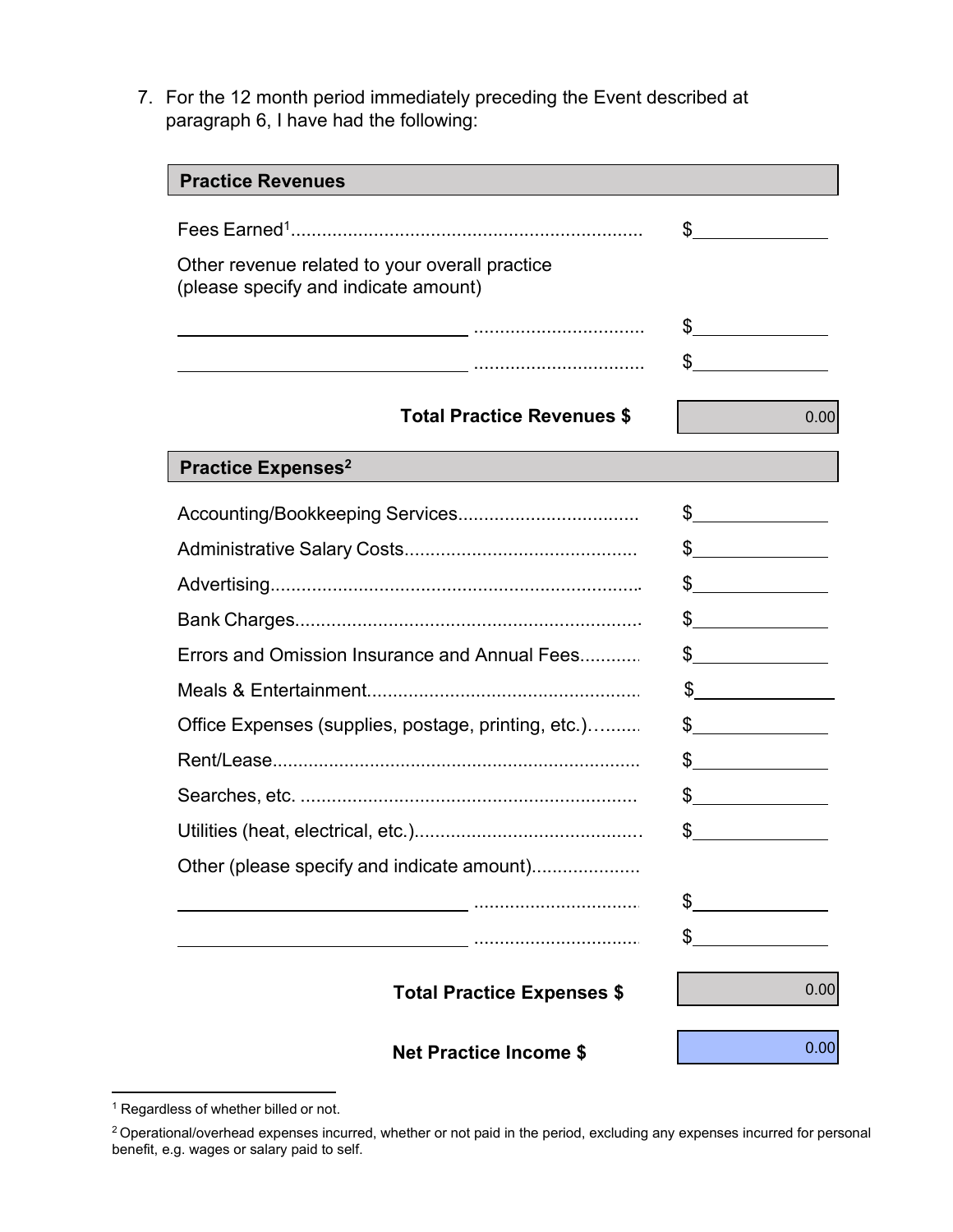- 8. I have no access to any maternity, parental or adoption financial benefit programs Criteria for Eligibility; under either public or private plans as described in the PLAP Guidelines and the
- responsibility to notify the Law Society immediately regarding a change in status. 9. I will cease to engage in remunerative work and cease to practice law during the leave for which I am receiving payments under the PLAP. It is the lawyer's
	-

I have reported the duration of my leave through the <u>Law Society Portal\_</u>

- of the week. I seek benefits to start on Sunday,\_\_\_\_\_/\_\_\_\_\_/\_ 10.Please note that benefits are only paid for full weeks with Sunday as the first day mm dd yyyy
- 11.I seek benefits for the following number of weeks (maximum 12 weeks):
- 12.I will be on leave as described in the PLAP Guidelines and Criteria for Eligibility and I apply for the following benefits (fill in the appropriate line):



## **Birth of child:**

The child for which I am taking leave under the PLAP guidelines was born on:

 / / mm dd yyyy

OR

#### **Leave based on medical advice:**

On the advice of my physician or midwife the date on which I ceased to engage in remunerative work and to practise law before the delivery of the child for which I am taking a leave under the PLAP guidelines was:

 $\overline{a}$ / /

mm dd yyyy

OR



#### **Interruption of pregnancy:**

The date of interruption of pregnancy due to stillbirth or miscarriage after 19 weeks of gestation was:

 $\overline{a}$ / /

mm dd yyyy

OR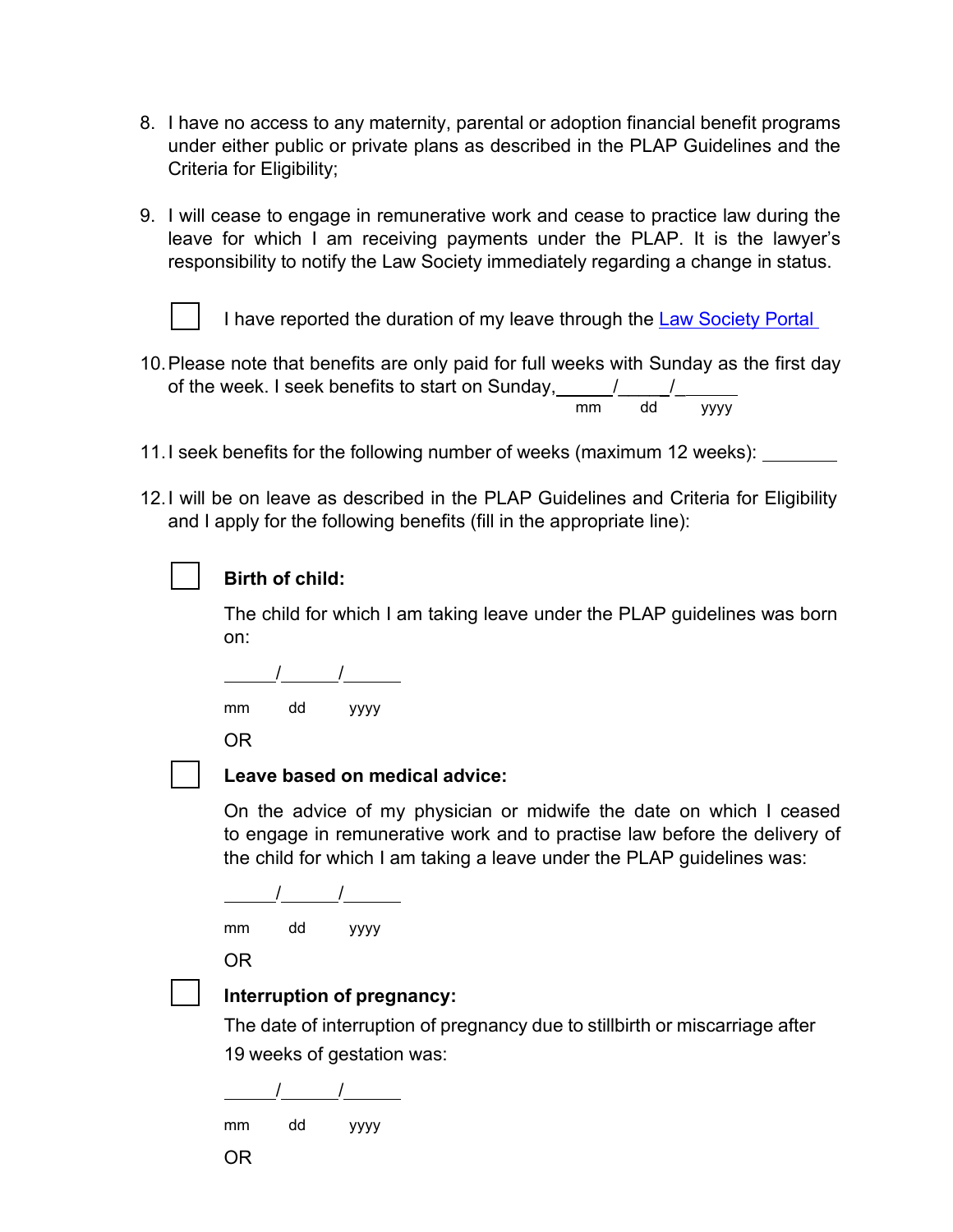**Adoption of child** 

The date upon which the child for which I am taking leave under the PLAP guidelines was placed with me:

/ / mm dd yyyy

13.I understand that if my application is approved, benefits will be paid to me by electronic funds transfer (EFT) on a bi-weekly basis and that partial weeks are not eligible for benefits. In order to allow the Law Society of Ontario to process my payments, should my application be approved, I am enclosing both of the following required documents:



A certified copy of my Social Insurance Number card<sup>3</sup>



A void cheque for the bank account to be used to deposit benefit payments

14.I understand that the Law Society of Ontario may require information from the Lawyers' Professional Indemnity Company or another insurer for the purposes of determining my eligibility for benefits under PLAP. I authorize the Lawyers' Professional Indemnity Company and the provide the Law Name of other insurer, if applicable

Society of Ontario any information that may be needed for the purposes of determining my eligibility for benefits under PLAP;

- 15.I understand that I am responsible for notifying the Law Society of Ontario immediately of any changes in my leave period. If the change in my leave period results in an overpayment of benefits, I agree to pay the Law Society of Ontario;
- 16.I understand that if the Law Society of Ontario determines that I was not in fact entitled to receive payments of benefits under PLAP, the Law Society of Ontario may request the repayment of the benefits paid to me. Where the Law Society of Ontario requests the repayment of benefits paid to me, I shall promptly repay the benefits;
- 17.I understand that a T4 will be issued to me by the end of February of the year following any year in which payments under the PLAP are made and that the payments received under the PLAP are intended to be business income replacement amounts and are taxable as such. I also understand that submitted documents will not be returned to the applicants;

 $3$  A copy of the SIN should be certified by a licensed lawyer (other than yourself) or another individual whois approved by the Ministry of Attorney General as a commissioner for taking affidavits.